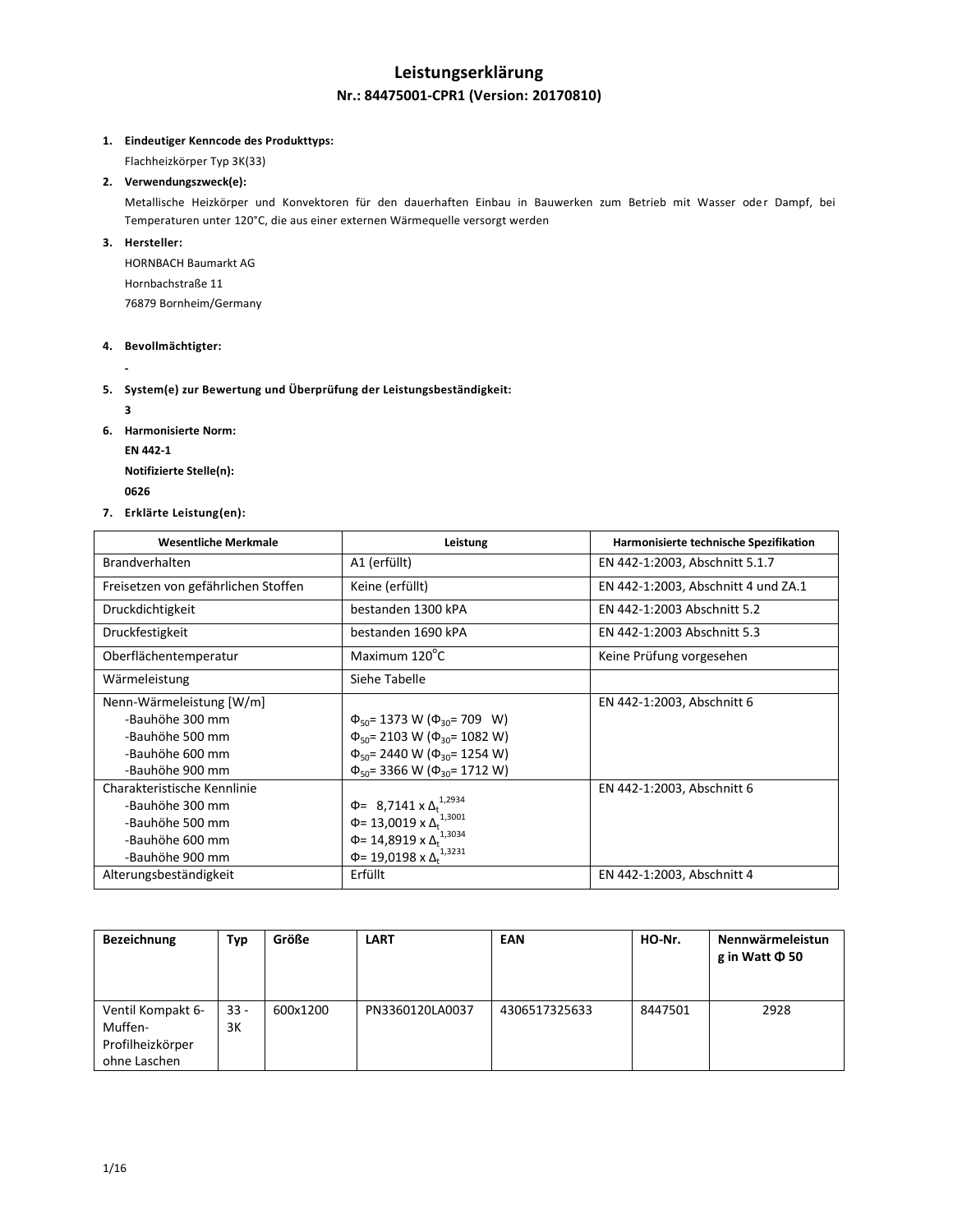| Ventil Kompakt 6- | $33 -$ | 600x1400 | PN3360140LA0037 | 4306517325640 | 8447502 | 3416 |
|-------------------|--------|----------|-----------------|---------------|---------|------|
| Muffen-           | 3K     |          |                 |               |         |      |
| Profilheizkörper  |        |          |                 |               |         |      |
| ohne Laschen      |        |          |                 |               |         |      |

**Die Leistung des vorstehenden Produkts entspricht der erklärten Leistung/den erklärten Leistungen. Für die Erstellung der Leistungserklärung im Einklang mit der Verordnung (EU) Nr. 305/2011 ist allein der obengenannte Hersteller verantwortlich.**

**Unterzeichnet für den Hersteller und im Namen des Herstellers von:**

### **Andreas Back**

**Leiter Qualitätsmanagement, Umwelt & CSR**

**Bornheim, 10.08.2017**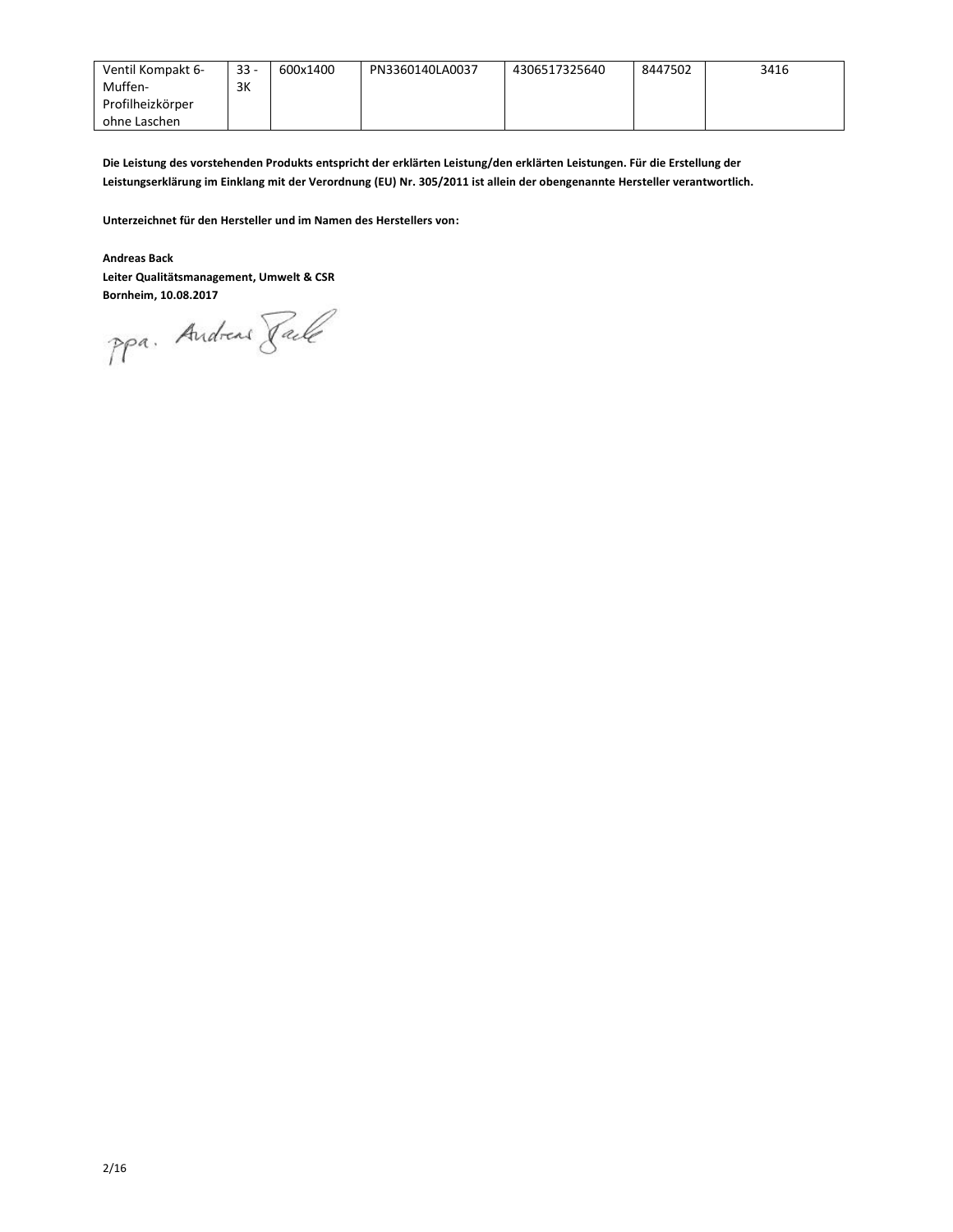# **Déclaration de performance Numéro : 84475001-CPR1 (Version : 20170810)**

**1. Code d'identification clair du type de produit :**

Radiateur plat, type 3K(33)

**2. Fonction(s) :**

Radiateurs et convecteurs métalliques pour montage permanent dans bâtiments pour une utilisation avec de l'eau ou de la vapeu r, à des températures de moins de 120 °C, alimentés par une source de chaleur extérieure

**3. Fabricant :**

HORNBACH Baumarkt AG Hornbachstraße 11 76879 Bornheim/Allemagne

**4. Mandataire :**

**-**

**5. Système(s) en vue de l'évaluation et du contrôle de la performance :**

**3**

**6. Norme harmonisée :**

**EN 442-1**

**Organisme(s) notifié(s) : <sup>0626</sup>** 

**7. Performance(s) déclarée(s)°:**

| Caractéristiques essentielles                                                                                                                                                       | Performance                                                                                                                                                                                 | Spécification technique harmonisée |
|-------------------------------------------------------------------------------------------------------------------------------------------------------------------------------------|---------------------------------------------------------------------------------------------------------------------------------------------------------------------------------------------|------------------------------------|
| Comportement au feu                                                                                                                                                                 | A1 (rempli)                                                                                                                                                                                 | EN 442-1:2003, Section 5.1.7       |
| Rejet de matières dangereuses                                                                                                                                                       | Aucune (rempli)                                                                                                                                                                             | EN 442-1:2003, Section 4 et ZA.1   |
| Étanchéité à la pression                                                                                                                                                            | Test réussi 1300 kPA                                                                                                                                                                        | EN 442-1:2003, Section 5.2         |
| Résistance à la pression                                                                                                                                                            | Test réussi 1690 kPA                                                                                                                                                                        | EN 442-1:2003, Section 5.3         |
| Température de surface                                                                                                                                                              | Maximum 120 °C                                                                                                                                                                              | Contrôle non prévu                 |
| Rendement calorifique                                                                                                                                                               | Voir tableau                                                                                                                                                                                |                                    |
| Rendement calorifique nominal [W/m]<br>- Hauteur de construction 300 mm<br>- Hauteur de construction 500 mm<br>- Hauteur de construction 600 mm<br>- Hauteur de construction 900 mm | $\Phi_{50}$ = 1373 W ( $\Phi_{30}$ = 709 W)<br>$\Phi_{50}$ = 2103 W ( $\Phi_{30}$ = 1082 W)<br>$\Phi_{50}$ = 2440 W ( $\Phi_{30}$ = 1254 W)<br>$\Phi_{50}$ = 3366 W ( $\Phi_{30}$ = 1712 W) | EN 442-1:2003, Section 6           |
| Courbe caractéristique<br>- Hauteur de construction 300 mm<br>- Hauteur de construction 500 mm<br>- Hauteur de construction 600 mm<br>- Hauteur de construction 900 mm              | $\Phi$ = 8,7141 x $\Delta_t^{1,2934}$<br>$\Phi$ = 13,0019 x $\Delta_t^{1,3001}$<br>Φ= 14,8919 x Δ <sub>t</sub> <sup>1,3034</sup><br>Φ= 19,0198 x Δ <sub>t</sub> <sup>1,3231</sup>           | EN 442-1:2003, Section 6           |
| Résistance au vieillissement                                                                                                                                                        | Rempli                                                                                                                                                                                      | EN 442-1:2003, Section 4           |

| Désignation                                                           | Type         | <b>Taille</b> | N° art. fourn.  | <b>EAN</b>    | N° HO   | Rendement<br>calorifique nominal<br>en watt Φ 50 |
|-----------------------------------------------------------------------|--------------|---------------|-----------------|---------------|---------|--------------------------------------------------|
| Valve compacte<br>radiateur profilé 6<br>manchons, sans<br>languettes | $33 -$<br>3K | 600x1200      | PN3360120LA0037 | 4306517325633 | 8447501 | 2928                                             |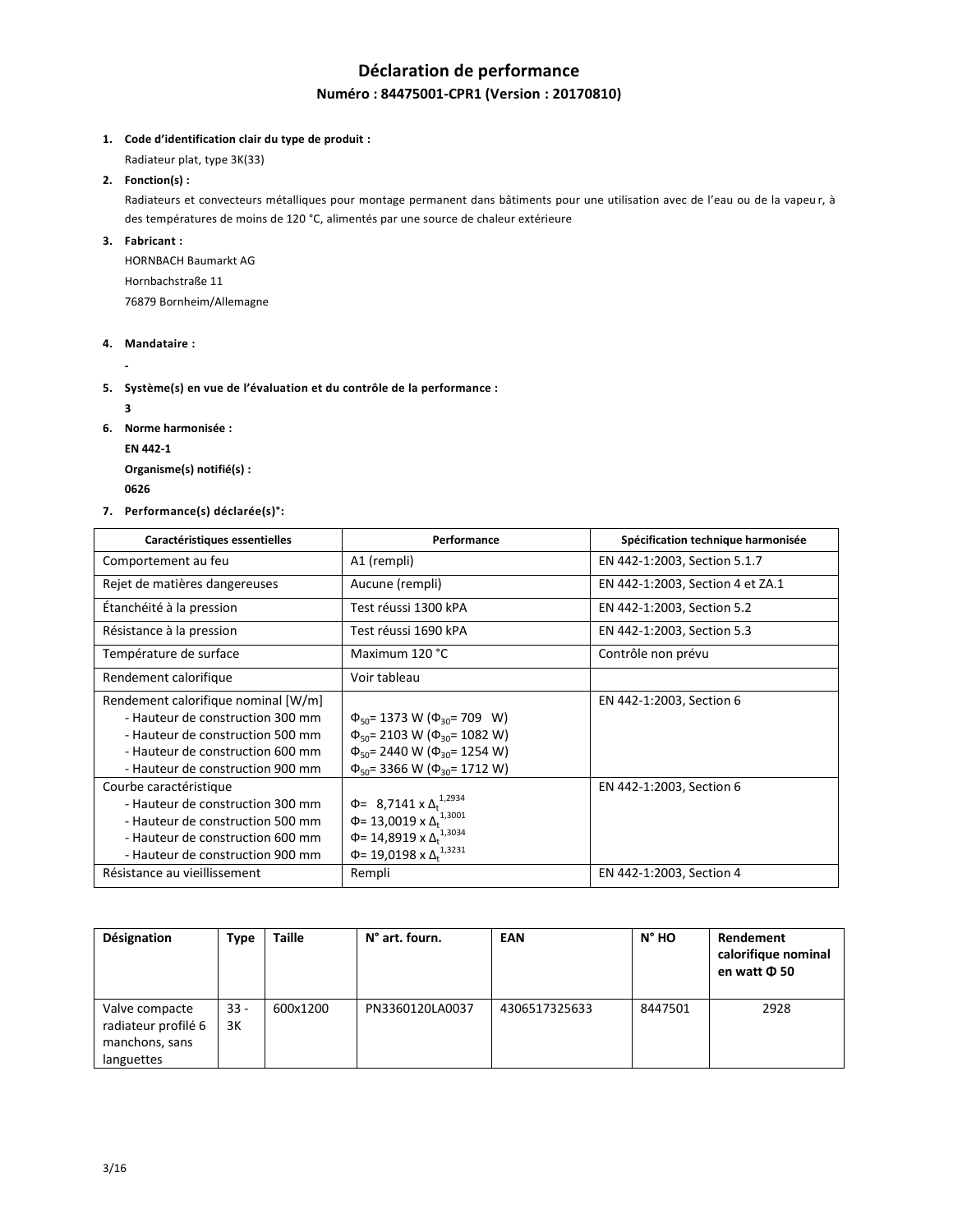| Valve compacte      | $33 -$ | 600x1400 | PN3360140LA0037 | 4306517325640 | 8447502 | 3416 |
|---------------------|--------|----------|-----------------|---------------|---------|------|
| radiateur profilé 6 | 3K     |          |                 |               |         |      |
| manchons, sans      |        |          |                 |               |         |      |
| languettes          |        |          |                 |               |         |      |

**Les performances du produit identifié ci-dessus sont conformes aux performances déclarées. Conformément au règlement (UE) no 305/2011, la présente déclaration des performances est établie sous la seule responsabilité du fabricant mentionné ci-dessus.**

**Signé pour le fabricant et au nom du fabricant par :**

**Andreas Back**

**Responsable management de la qualité, de l'environnement et CSR**

**Bornheim, 10/08/2017**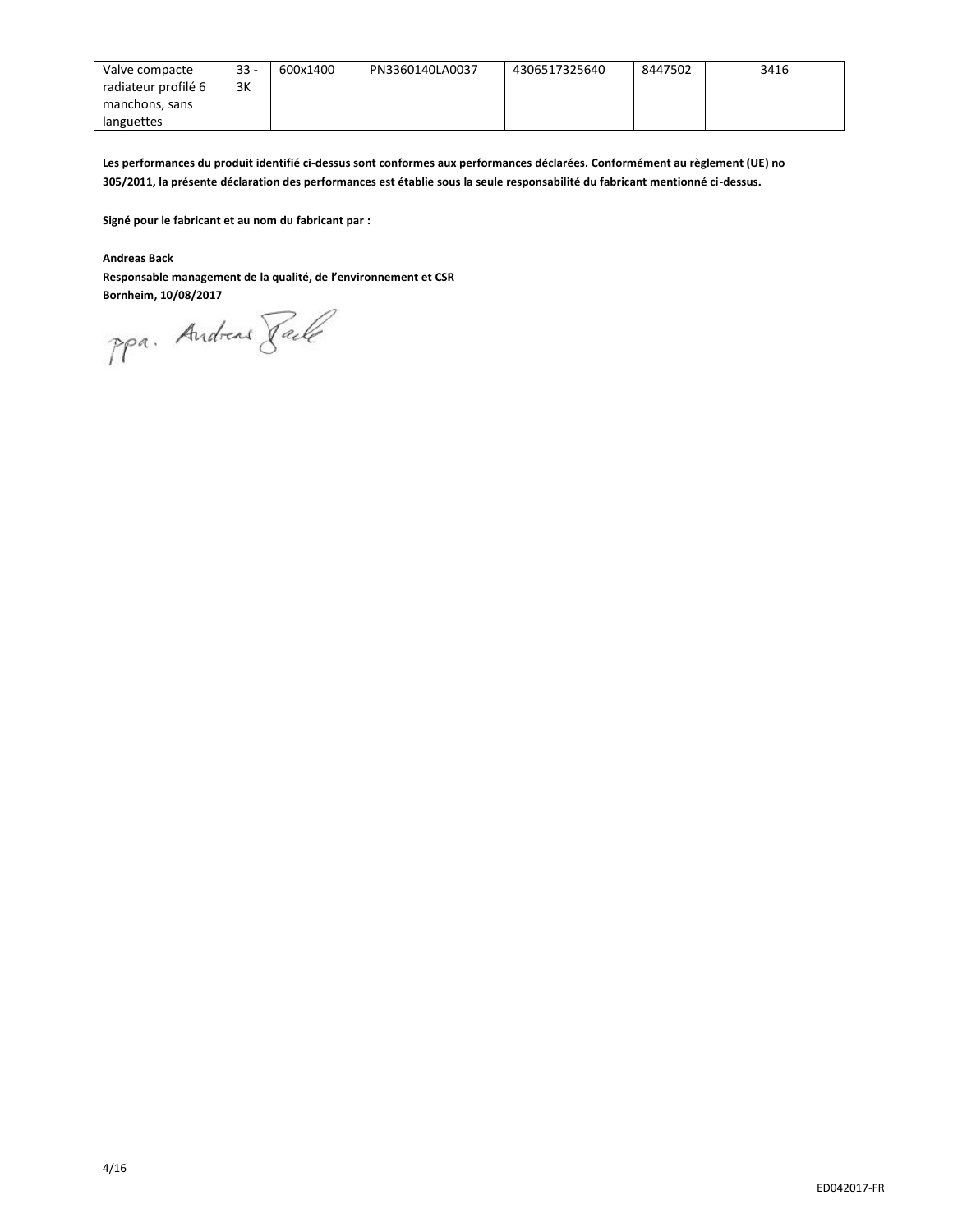# **Dichiarazione di Prestazione N.: 84475001-CPR1 (Versione: 20170810)**

**1. Codice di identificazione unico del prodotto-tipo:**

Radiatore piatto tipo 3K(33)

**2. Usi previsti:**

Convettori e radiatori metallici per una installazione duratura nelle costruzioni per il funzionamento con acqua o vapore, a temperature inferiori a 120°C, che devono essere distribuite da una fonte di calore esterna

**3. Fabbricante:**

HORNBACH Baumarkt AG Hornbachstraße 11 76879 Bornheim/Germany

**4. Mandatorio:**

**-**

**5. Sistemai di VVCP:** 

**3**

**6. Norma armonizzata:**

**EN 442-1**

**Organismo(i) notificato(i): <sup>0626</sup>** 

**7. Prestazione/i dichiarate/i:**

| Caratteristiche essenziali                                                                                                                                                                            | Prestazioni                                                                                                                                                                                 | Specifiche tecniche armonizzate                      |
|-------------------------------------------------------------------------------------------------------------------------------------------------------------------------------------------------------|---------------------------------------------------------------------------------------------------------------------------------------------------------------------------------------------|------------------------------------------------------|
| Infiammabilità                                                                                                                                                                                        | A1 (raggiunto)                                                                                                                                                                              | EN 442-1:2003, sezione 5.1.7                         |
| Rilascio di sostanze pericolose                                                                                                                                                                       | Nessuna (conforme)                                                                                                                                                                          | Punto 6.2.2:                                         |
| Pressurizzazione del treno                                                                                                                                                                            | superata 1300 kPA                                                                                                                                                                           | EN 442-1:2003 sezione 5.2                            |
| Resistenza alla pressione                                                                                                                                                                             | superata 1690 kPA                                                                                                                                                                           | EN 442-1:2003 sezione 5.3                            |
| Temperatura superficiale                                                                                                                                                                              | Max 120oC                                                                                                                                                                                   | Nessuna prova prevista                               |
| Potenza termica                                                                                                                                                                                       | Vedi tabella                                                                                                                                                                                |                                                      |
| Potenza termica nominale<br>-altezza di installazione 300 mm<br>-altezza di installazione 500 mm<br>-altezza di installazione 600 mm<br>-altezza di installazione 900 mm                              | $\Phi_{50}$ = 1373 W ( $\Phi_{30}$ = 709 W)<br>$\Phi_{50}$ = 2103 W ( $\Phi_{30}$ = 1082 W)<br>$\Phi_{50}$ = 2440 W ( $\Phi_{30}$ = 1254 W)<br>$\Phi_{50}$ = 3366 W ( $\Phi_{30}$ = 1712 W) | EN 442-1:2003, sezione 6                             |
| Curva caratteristica<br>-altezza di installazione 300 mm<br>-altezza di installazione 500 mm<br>-altezza di installazione 600 mm<br>-altezza di installazione 900 mm<br>Resistenza all'invecchiamento | $\Phi$ = 8,7141 x $\Delta_t^{1,2934}$<br>$\Phi$ = 13,0019 x $\Delta_t$ <sup>1,3001</sup><br>Φ= 14,8919 x Δ <sup>1,3034</sup><br>$\Phi$ = 19,0198 x $\Delta$ <sup>1,3231</sup><br>raggiunta  | EN 442-1:2003, sezione 6<br>EN 442-1:2003, sezione 4 |

| Denominazione         | <b>Tipo</b> | <b>Dimensioni</b> | <b>LART</b>     | EAN           | <b>HON</b> | Potenza termica<br>nominale in Watt $\Phi$<br>50 |
|-----------------------|-------------|-------------------|-----------------|---------------|------------|--------------------------------------------------|
| Valvola Compact       | $33 -$      | 600x1200          | PN3360120LA0037 | 4306517325633 | 8447501    | 2928                                             |
| radiatori profilati a | 3K          |                   |                 |               |            |                                                  |
| 6 manicotti senza     |             |                   |                 |               |            |                                                  |
| coprigiunti           |             |                   |                 |               |            |                                                  |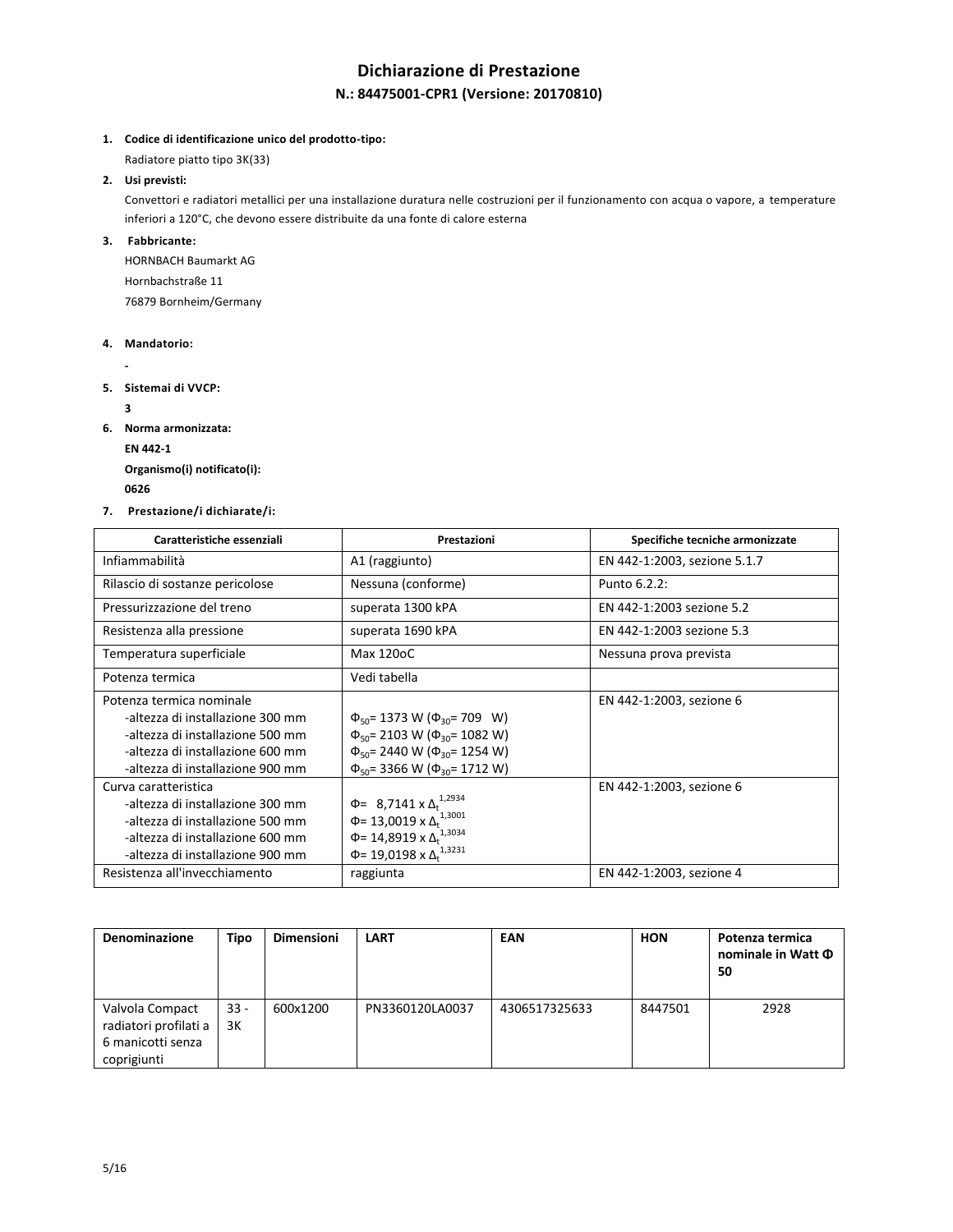| Valvola Compact       | $33 -$ | 600x1400 | PN3360140LA0037 | 4306517325640 | 8447502 | 3416 |
|-----------------------|--------|----------|-----------------|---------------|---------|------|
| radiatori profilati a | 3K     |          |                 |               |         |      |
| 6 manicotti senza     |        |          |                 |               |         |      |
| coprigiunti           |        |          |                 |               |         |      |

**La prestazione del prodotto sopra identificato è conforme all'insieme delle prestazioni dichiarate. La presente dichiarazione di responsabilità viene emessa, in conformità al regolamento (UE) n. 305/2011, sotto la sola responsabilità del fabbricante sopra identificato.**

**Firmato in nome e per conto del fabbricante da:**

**Andreas Back Responsabile Qualità, Ambiente & CSR**

**Bornheim, 10.08.2017**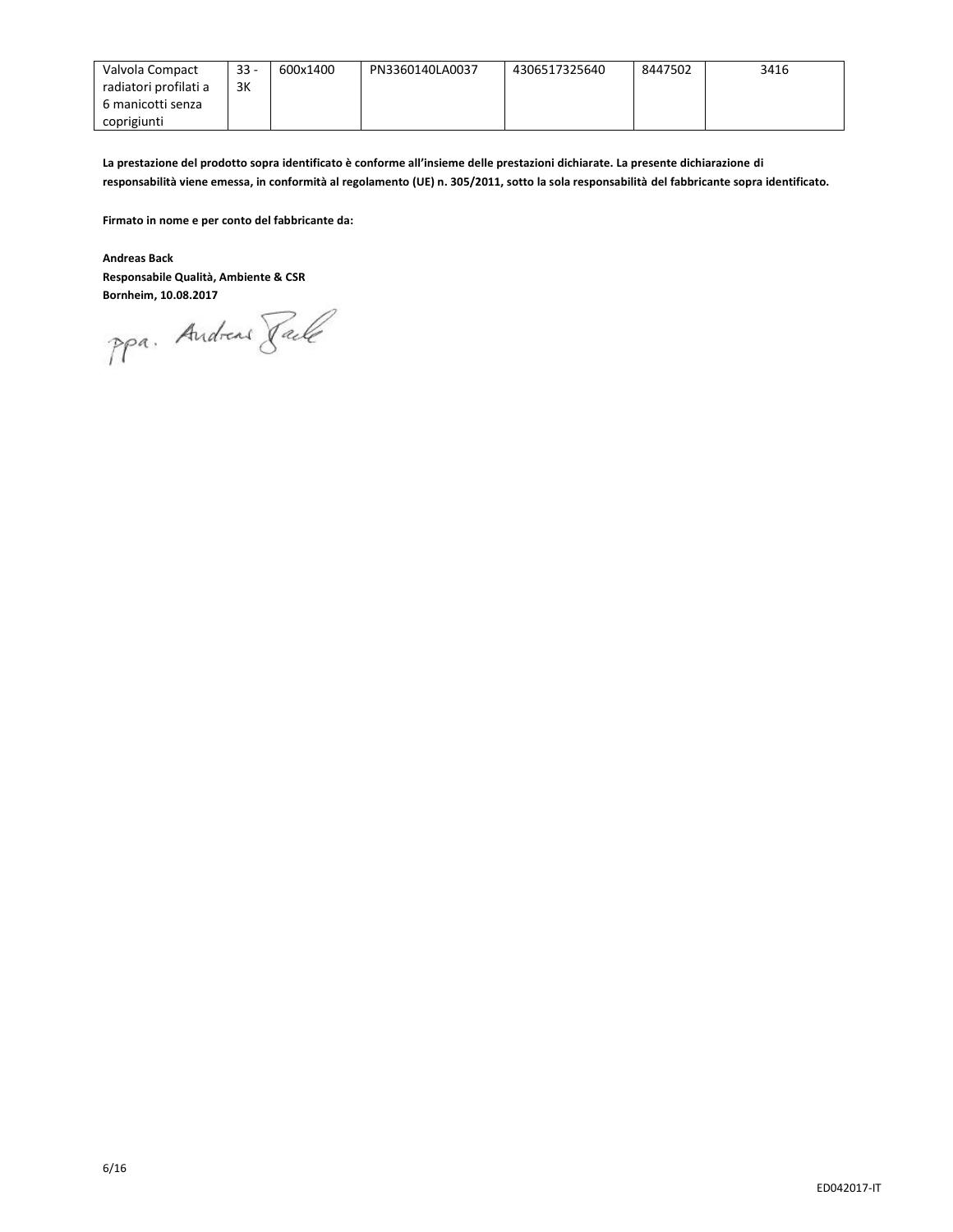# **Prestatieverklaring Nr.: 84475001-CPR1 (versie: 20170810)**

### **1. Unieke identificatiecode van het producttype:**

Paneelradiator type 3K(33)

# **2. Beoogd(e) gebruik(en):**

Metalen radiatoren en convectoren voor permanente inbouw in gebouwen die door een externe warmtebron worden verwarmd; voor gebruik met water of stoom, bij temperaturen onder 120 °C

**3. Fabrikant:**

HORNBACH Baumarkt AG Hornbachstraße 11 76879 Bornheim/Germany

### **4. Gemachtigde:**

**-**

**5. Systeem of systemen voor de beoordeling en verificatie van de prestatiebestendigheid:**

**3**

- **6. Geharmoniseerde norm:**
	- **EN 442-1**

**Aangemelde instantie(s): <sup>0626</sup>** 

**7. Aangegeven prestatie(s):**

| Essentiële kenmerken              | Prestatie                                       | Geharmoniseerde technische specificatie |
|-----------------------------------|-------------------------------------------------|-----------------------------------------|
| Ontylambaarheid                   | A1 (aan voldaan)                                | EN 442-1:2003, paragraaf 5.1.7          |
| Vrijkomen van gevaarlijke stoffen | Geen (aan voldaan)                              | EN 442-1:2003, paragraaf 4 en ZA.1      |
| Drukdichtheid                     | Aangetoond 1300 kPa                             | EN 442-1:2003, paragraaf 5.2            |
| <b>Druksterkte</b>                | Aangetoond 1690 kPa                             | EN 442-1:2003, paragraaf 5.3            |
| Oppervlaktetemperatuur            | Maximaal 120 °C                                 | Geen test beschikbaar                   |
| Warmteopbrengst                   | Zie tabel                                       |                                         |
| Nominale warmteopbrengst [W/m]    |                                                 | EN 442-1:2003, paragraaf 6              |
| -Bouwhoogte 300 mm                | $\Phi_{50}$ = 1373 W ( $\Phi_{30}$ = 709 W)     |                                         |
| -Bouwhoogte 500 mm                | $\Phi_{50}$ = 2103 W ( $\Phi_{30}$ = 1082 W)    |                                         |
| -Bouwhoogte 600 mm                | $\Phi_{50}$ = 2440 W ( $\Phi_{30}$ = 1254 W)    |                                         |
| -Bouwhoogte 900 mm                | $\Phi_{50}$ = 3366 W ( $\Phi_{30}$ = 1712 W)    |                                         |
| Karakteristiek                    |                                                 | EN 442-1:2003, paragraaf 6              |
| -Bouwhoogte 300 mm                | $\Phi$ = 8,7141 x $\Delta_t^{1,2934}$           |                                         |
| -Bouwhoogte 500 mm                | $\Phi$ = 13,0019 x $\Delta_t$ <sup>1,3001</sup> |                                         |
| -Bouwhoogte 600 mm                | Φ= 14,8919 x Δ <sub>t</sub> <sup>1,3034</sup>   |                                         |
| -Bouwhoogte 900 mm                | Φ= 19,0198 x Δ <sub>t</sub> <sup>1,3231</sup>   |                                         |
| Weerstand tegen veroudering       | Volledig voldaan                                | EN 442-1:2003, paragraaf 4              |

| Omschrijving                                                               | <b>Type</b>  | Maat       | Lev.art.nr.     | EAN           | HB-nr.  | <b>Nominale</b><br>warmteopbrengst<br>in watt <b>D</b> 50 |
|----------------------------------------------------------------------------|--------------|------------|-----------------|---------------|---------|-----------------------------------------------------------|
| Compacte<br>paneelradiator<br>met 6<br>aansluitingen,<br>zonder aangelaste | $33 -$<br>3K | 600 x 1200 | PN3360120LA0037 | 4306517325633 | 8447501 | 2928                                                      |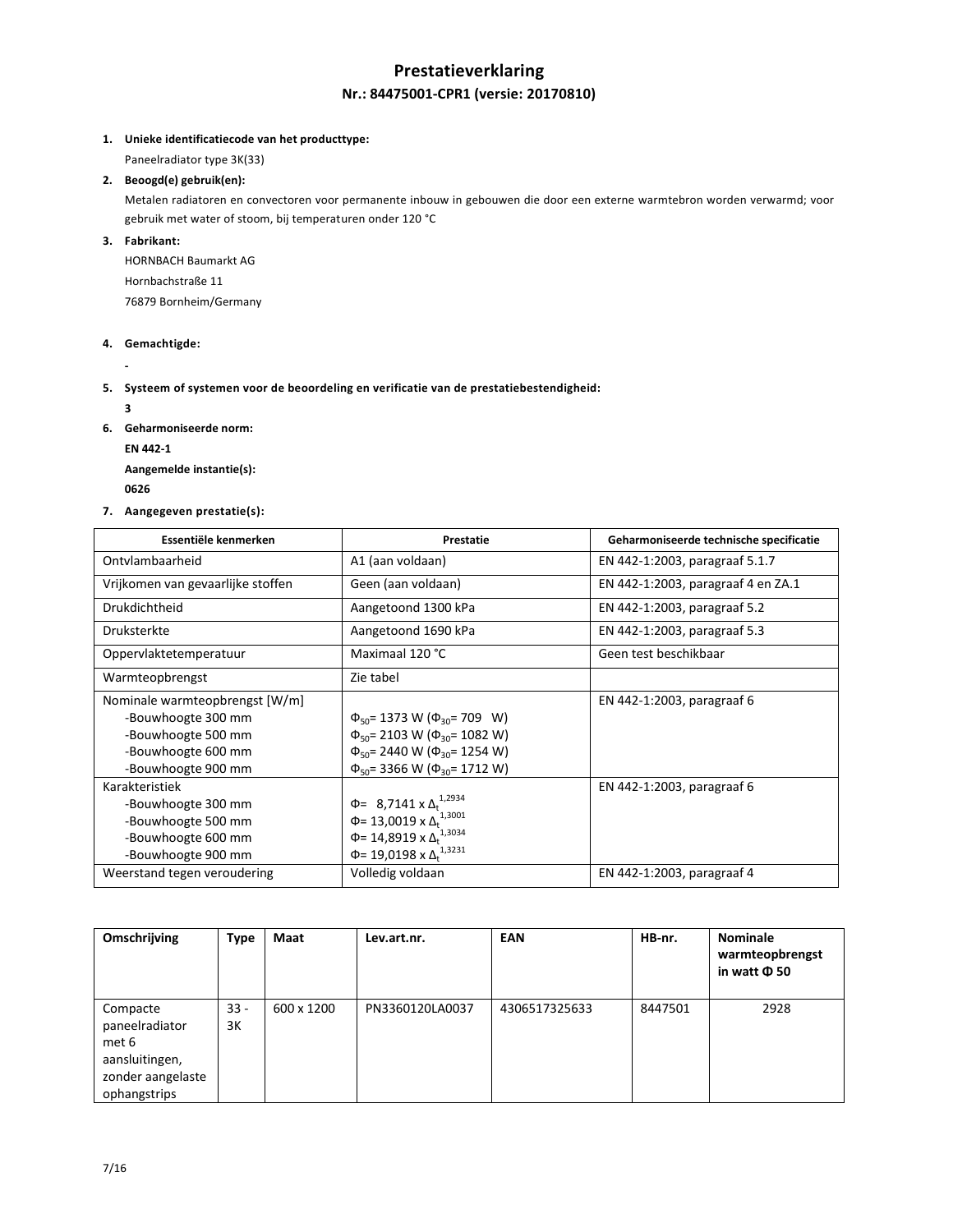| Compacte           | $33 -$ | 600 x 1400 | PN3360140LA0037 | 4306517325640 | 8447502 | 3416 |
|--------------------|--------|------------|-----------------|---------------|---------|------|
| paneelradiator met | 3K     |            |                 |               |         |      |
| 6 aansluitingen,   |        |            |                 |               |         |      |
| zonder aangelaste  |        |            |                 |               |         |      |
| ophangstrips       |        |            |                 |               |         |      |

**De prestaties van het hierboven omschreven product zijn conform de aangegeven prestaties. Deze prestatieverklaring wordt in overeenstemming met Verordening (EU) nr. 305/2011 onder de exclusieve verantwoordelijkheid van de hierboven vermelde fabrikant verstrekt.**

**Ondertekend voor en namens de fabrikant door:**

**Andreas Back**

**Hoofd Kwaliteitsmanagement, Milieu & CSR**

**Bornheim, Duitsland, 10-8-2017**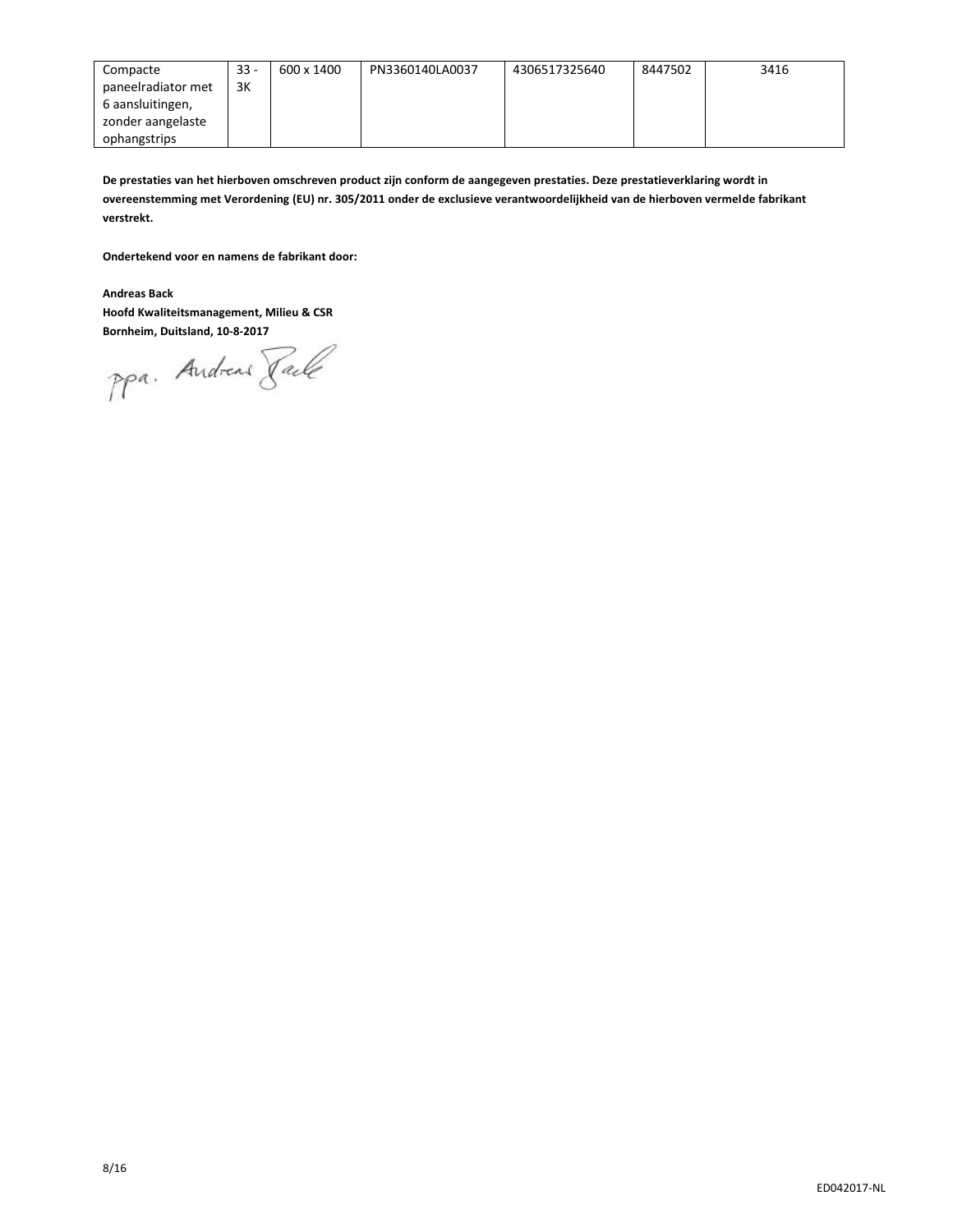# **Prestandadeklaration**

# **Nr: 84475001-CPR1 (version: 20170810)**

### **1. Produkttypens unika identifikationskod:**

Panelradiator typ 3K(33)

### **2. Avsedd användning/avsedda användningar:**

Element och konvektorer av metall för permanent inbyggnad i byggnader för drift med vatten eller ånga vid temperaturer under 120° C och som försörjs med extern värmekälla.

# **3. Tillverkare:**

HORNBACH Baumarkt AG Hornbachstraße 11 76879 Bornheim/Germany

#### **4. Tillverkarens representant:**

**-**

### **5. System för bedömning och fortlöpande kontroll av prestanda:**

**3**

- **6. Harmoniserad standard:**
	- **EN 442-1**

**Underrättat/-ade organ: <sup>0626</sup>** 

### **7. Angiven prestanda:**

| Väsentliga egenskaper                                                                                      | Prestanda                                                                                                                                                                                   | Harmoniserad teknisk specifikation |
|------------------------------------------------------------------------------------------------------------|---------------------------------------------------------------------------------------------------------------------------------------------------------------------------------------------|------------------------------------|
| Brandegenskaper                                                                                            | A1 (uppfyllt)                                                                                                                                                                               | EN 442-1:2003, avsnitt 5.1.7       |
| Utsläpp av farliga ämnen                                                                                   | Inga (uppfyllt)                                                                                                                                                                             | EN 442-1:2003, avsnitt 4 och ZA.1  |
| Trycksättning av tåg                                                                                       | godkänd för 1300 kPA                                                                                                                                                                        | EN 442-1:2003 avsnitt 5.2          |
| Tryckhållfasthet                                                                                           | godkänd för 1690 kPA                                                                                                                                                                        | EN 442-1:2003 avsnitt 5.3          |
| Yttemperatur                                                                                               | Maximalt 120 °C                                                                                                                                                                             | Ingen kontroll planerad            |
| Värmeeffekt                                                                                                | Se tabell                                                                                                                                                                                   |                                    |
| Nominell värmeeffekt [W/m]<br>-bygghöjd 300 mm<br>-bygghöjd 500 mm<br>-bygghöjd 600 mm<br>-bygghöjd 900 mm | $\Phi_{50}$ = 1373 W ( $\Phi_{30}$ = 709 W)<br>$\Phi_{50}$ = 2103 W ( $\Phi_{30}$ = 1082 W)<br>$\Phi_{50}$ = 2440 W ( $\Phi_{30}$ = 1254 W)<br>$\Phi_{50}$ = 3366 W ( $\Phi_{30}$ = 1712 W) | EN 442-1:2003, avsnitt 6           |
| Karakteristikdiagram<br>-bygghöjd 300 mm<br>-bygghöjd 500 mm<br>-bygghöjd 600 mm<br>-bygghöjd 900 mm       | $\Phi$ = 8,7141 x $\Delta_t^{1,2934}$<br>$\Phi$ = 13,0019 x $\Delta_t^{1,3001}$<br>Φ= 14,8919 x Δ <sup>1,3034</sup><br>$\Phi$ = 19,0198 x $\Delta_t$ <sup>1,3231</sup>                      | EN 442-1:2003, avsnitt 6           |
| Åldersbeständighet                                                                                         | Uppfyllt                                                                                                                                                                                    | EN 442-1:2003, avsnitt 4           |

| <b>Beteckning</b>                                                    | Тур          | <b>Storlek</b> | <b>LART</b>     | <b>EAN</b>    | HO-nr   | <b>Nominell</b><br>värmeeffekt i watt<br>$\Phi$ 50 |
|----------------------------------------------------------------------|--------------|----------------|-----------------|---------------|---------|----------------------------------------------------|
| Ventil kompakt<br>profilvärmeeleme<br>nt med 6 muffar<br>utan flikar | $33 -$<br>3K | 600x1200       | PN3360120LA0037 | 4306517325633 | 8447501 | 2928                                               |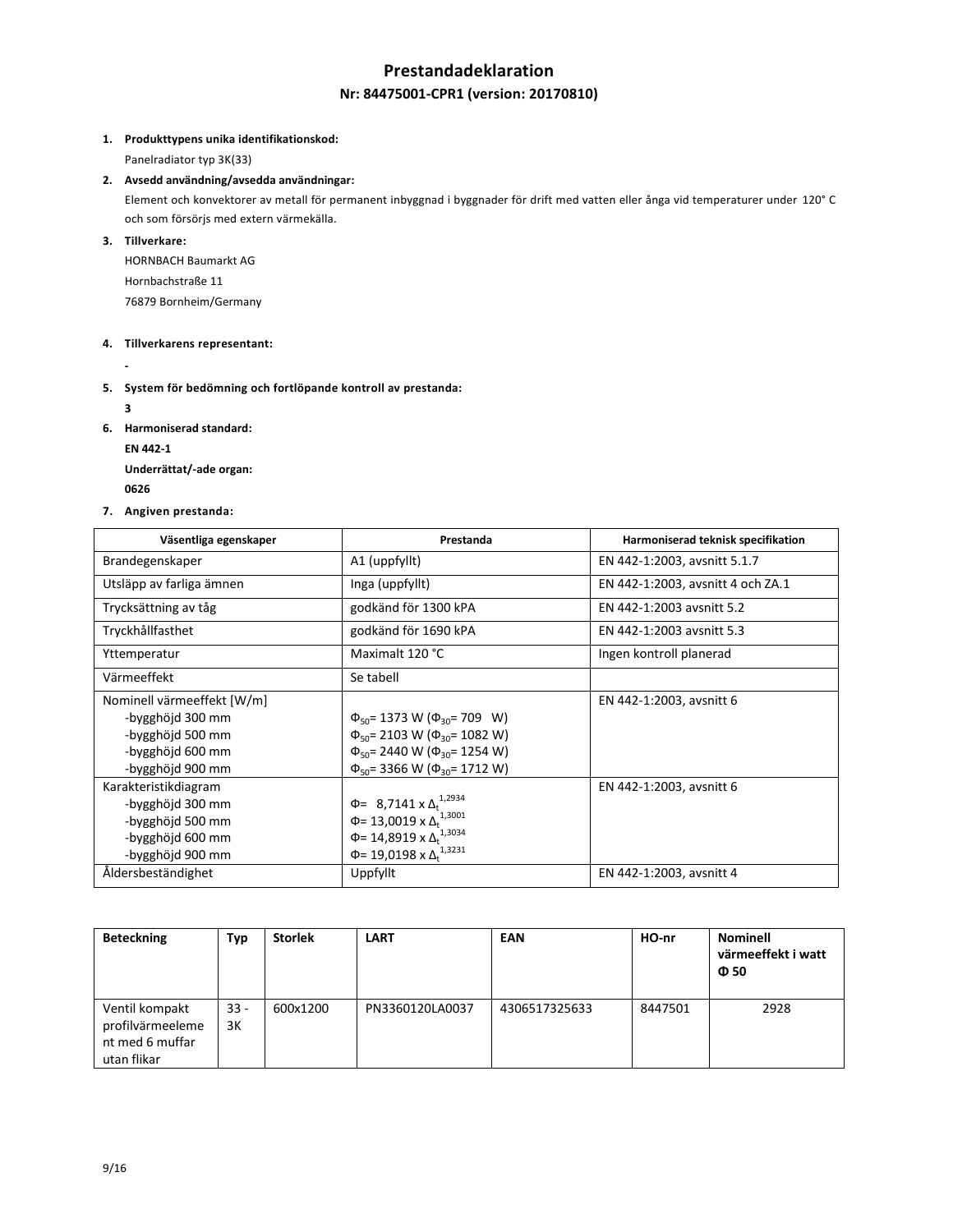| Ventil kompakt     | $33 -$ | 600x1400 | PN3360140LA0037 | 4306517325640 | 8447502 | 3416 |
|--------------------|--------|----------|-----------------|---------------|---------|------|
| profilvärmeelement | 3K     |          |                 |               |         |      |
| med 6 muffar utan  |        |          |                 |               |         |      |
| flikar             |        |          |                 |               |         |      |

**Prestandan för ovanstående produkt överensstämmer med den angivna prestandan. Denna prestandadeklaration har utfärdats i enlighet med förordning (EU) nr 305/2011 på eget ansvar av den tillverkare som anges ovan.**

**Undertecknad på tillverkarens vägnar av:**

**Andreas Back**

# **Ansvarig för kvalitetsmanagement, miljö & CSR**

**Bornheim, 2017-08-10**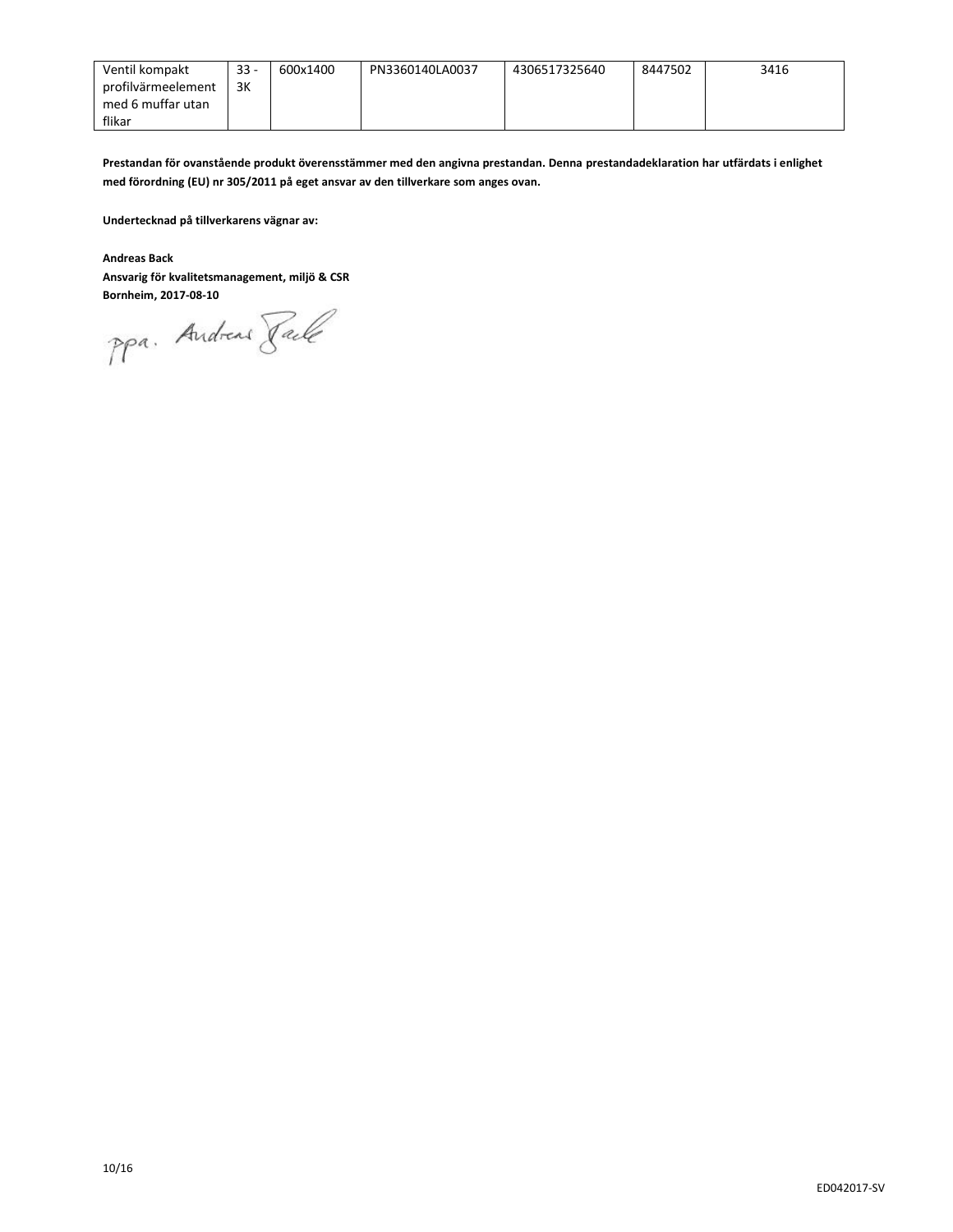# **Prohlášení o vlastnostech Č.: 84475001-CPR1 (verze: 20170810)**

### **1. Unikátní identifikační kód typu výrobku:**

Deskové otopné těleso typ 3K(33)

## **2. Účel použití:**

Kovová otopná tělesa a konvektory pro trvalou vestavbu v budovách pro provoz na vodu nebo páru, při teplotách nižších než 120°C, které jsou napájeny externím zdrojem tepla

# **3. Výrobce:**

HORNBACH Baumarkt AG Hornbachstraße 11 76879 Bornheim/Germany

# **4. Zplnomocněný zástupce:-**

**-**

**5. Systém/systémy POSV:-**

**3**

**6. Harmonizovaná norma:**

**EN 442-1**

**Vyrozuměný subjekt/vyrozuměné subjekty:**

**<sup>0626</sup>** 

## **7. Deklarovaná vlastnost/Deklarované vlastnosti:**

| Podstatné vlastnosti                                                                                                                              | Výkon                                                                                                                                                                                       | Harmonizovaná technická specifikace |
|---------------------------------------------------------------------------------------------------------------------------------------------------|---------------------------------------------------------------------------------------------------------------------------------------------------------------------------------------------|-------------------------------------|
| Chování při hoření                                                                                                                                | A1 (splněno)                                                                                                                                                                                | EN 442-1:2003, oddíl 5.1.7          |
| Uvolňování nebezpečných látek                                                                                                                     | Žádné (splněno)                                                                                                                                                                             | EN 442-1:2003, oddíl 4 a ZA.1       |
| Těsnost v tlaku                                                                                                                                   | zkouška úspěšná 1300 kPA                                                                                                                                                                    | EN 442-1:2003 oddíl 5.2             |
| Peynost y tlaku                                                                                                                                   | zkouška úspěšná 1690 kPA                                                                                                                                                                    | EN 442-1:2003 oddíl 5.3             |
| Teplota povrchu                                                                                                                                   | Maximum 120°C                                                                                                                                                                               | Není plánována žádná zkouška        |
| Tepelný výkon                                                                                                                                     | Viz tabulka                                                                                                                                                                                 |                                     |
| Jmenovitý tepelný výkon (W/m)<br>-Konstrukční výška 300 mm<br>-Konstrukční výška 500 mm<br>-Konstrukční výška 600 mm<br>-Konstrukční výška 900 mm | $\Phi_{50}$ = 1373 W ( $\Phi_{30}$ = 709 W)<br>$\Phi_{50}$ = 2103 W ( $\Phi_{30}$ = 1082 W)<br>$\Phi_{50}$ = 2440 W ( $\Phi_{30}$ = 1254 W)<br>$\Phi_{50}$ = 3366 W ( $\Phi_{30}$ = 1712 W) | EN 442-1:2003, oddíl 6              |
| Charakteristické parametry<br>-Konstrukční výška 300 mm<br>-Konstrukční výška 500 mm<br>-Konstrukční výška 600 mm<br>-Konstrukční výška 900 mm    | $\Phi$ = 8,7141 x $\Delta_t^{1,2934}$<br>$\Phi$ = 13,0019 x $\Delta_t$ <sup>1,3001</sup><br>Φ= 14,8919 x Δ <sup>1,3034</sup><br>Φ= 19,0198 x Δ <sub>t</sub> <sup>1,3231</sup>               | EN 442-1:2003, oddíl 6              |
| Odolnost proti stárnutí                                                                                                                           | Splněno                                                                                                                                                                                     | EN 442-1:2003, oddíl 4              |

| Název            | Тур    | <b>Velikost</b> | <b>LART</b>     | <b>EAN</b>    | Č. HO   | Jmenovitý tepelný<br>výkon ve wattech Ф<br>50 |
|------------------|--------|-----------------|-----------------|---------------|---------|-----------------------------------------------|
| Ventilové        | $33 -$ | 600x1200        | PN3360120LA0037 | 4306517325633 | 8447501 | 2928                                          |
| kompaktní        | 3K     |                 |                 |               |         |                                               |
| profilové otopné |        |                 |                 |               |         |                                               |
| těleso se 6      |        |                 |                 |               |         |                                               |
| přípojkami bez   |        |                 |                 |               |         |                                               |
| úchytů           |        |                 |                 |               |         |                                               |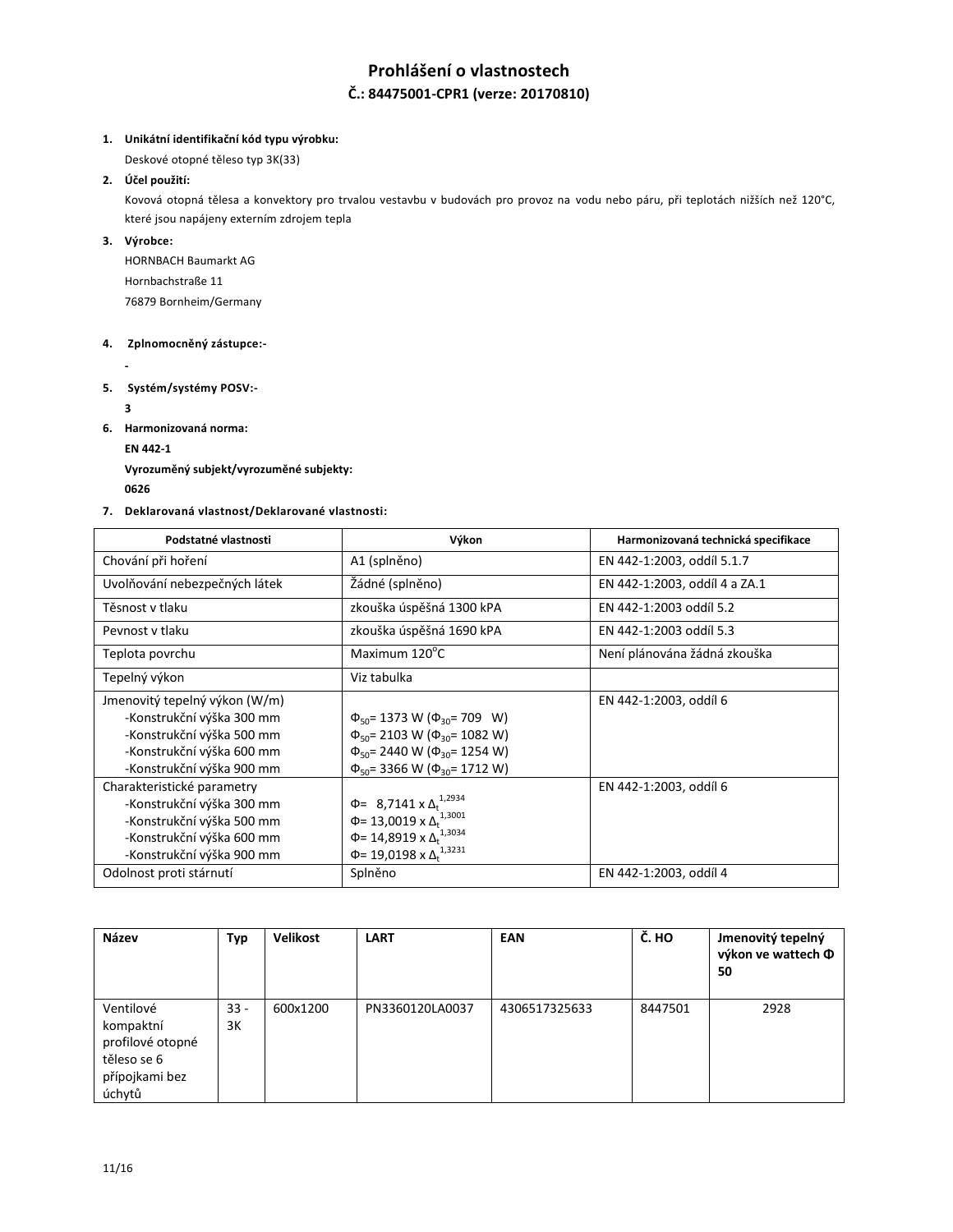| Ventilové           | $33 -$ | 600x1400 | PN3360140LA0037 | 4306517325640 | 8447502 | 3416 |
|---------------------|--------|----------|-----------------|---------------|---------|------|
| kompaktní profilové | 3K     |          |                 |               |         |      |
| otopné těleso se 6  |        |          |                 |               |         |      |
| přípojkami bez      |        |          |                 |               |         |      |
| úchytů              |        |          |                 |               |         |      |

**Vlastnosti výše uvedeného výrobku se shodují s deklarovanými vlastnostmi. Toto prohlášení o vlastnostech je vydáno podle nařízení (EU) č. 305/2011 na výhradní odpovědnost výše uvedeného výrobce.**

**Podepsáno za výrobce a jeho jménem:**

**Andreas Back**

**Vedoucí managementu kvality, úseku životního prostředí a CSR**

**Bornheim, 10.8.2017**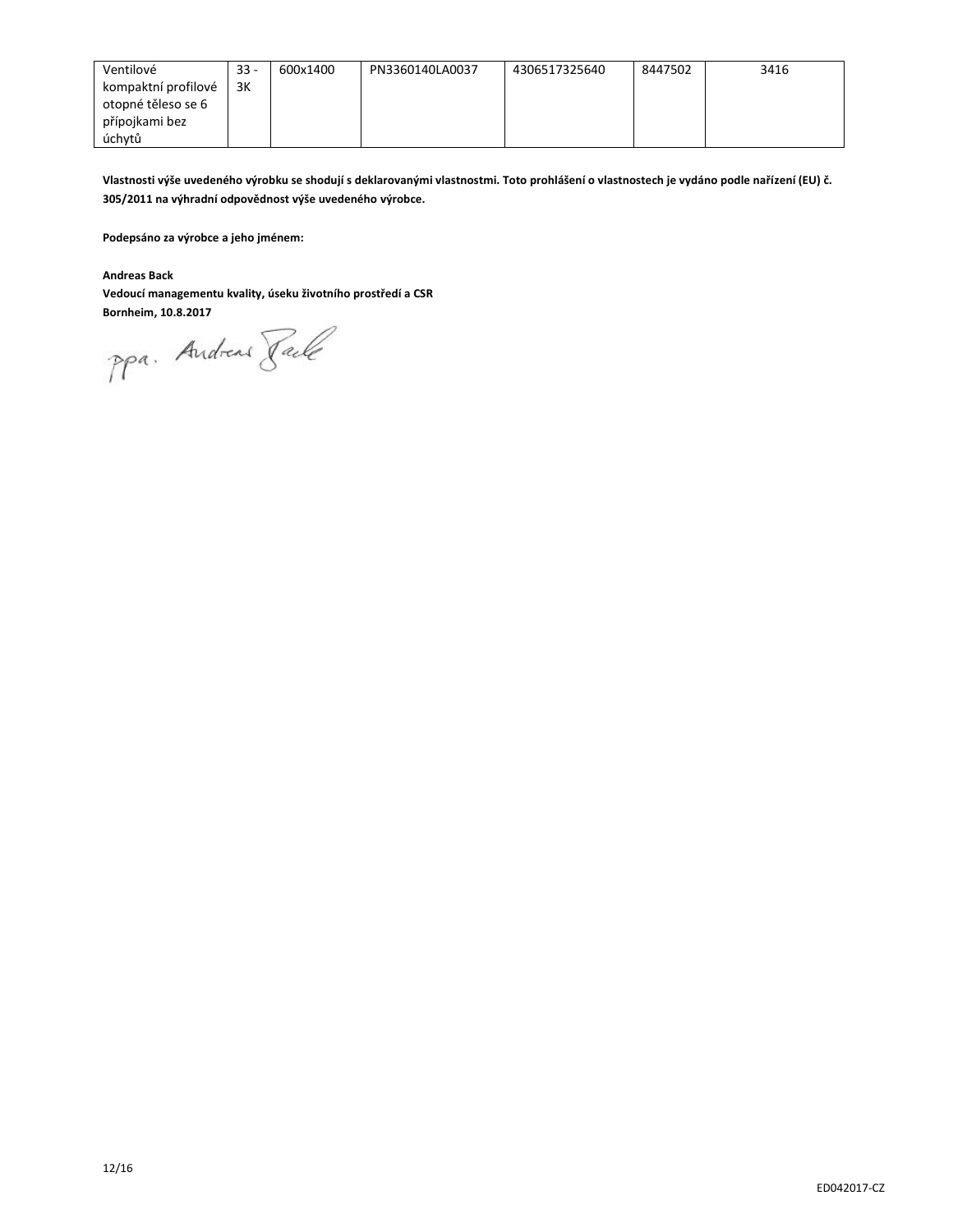# **Declarație de performanță Nr.: 84475001-CPR1 (Versiune: 20170810)**

### **1. Cod unic de identificare al produsului-tip:**

Radiator plat tip 3K(33)

### **2. Utilizare (utilizări) preconizată (preconizate):**

Radiatoare metalice și convectoare pentru încastrare în construcții cu utilizare prevăzută cu apă sau abur, pentru temperaturi sub 120°C, cu alimentare din sursă de căldură externă

# **3. Fabricant:**

HORNBACH Baumarkt AG Strada Hornbach 11 76879 Bornheim/Germania

### **4. Reprezentant autorizat:**

**-**

## **5. Sistemul (sistemele) de evaluare şi de verificare a constanţei performanţei:**

**3**

- **6. Standard armonizat:**
	- **EN 442-1**

**Organism (organisme) notificat(e):**

**<sup>0626</sup>** 

## **7. Performanţa (performanţe) declarată (declarate):**

| Caracteristici fundamentale                                                                                                                                   | Performantă                                                                                                                                                                                 | Specificație tehnică armonizată    |
|---------------------------------------------------------------------------------------------------------------------------------------------------------------|---------------------------------------------------------------------------------------------------------------------------------------------------------------------------------------------|------------------------------------|
| Comportament la incendiu                                                                                                                                      | A1 (îndeplinit)                                                                                                                                                                             | EN 442-1:2003, secțiunea 5.1.7     |
| Eliberarea de substanțe periculoase                                                                                                                           | Niciuna (îndeplinit)                                                                                                                                                                        | EN 442-1:2003, secțiunea 4 și ZA.1 |
| Etanșeitate la presiune                                                                                                                                       | promovat 1300 kPA                                                                                                                                                                           | EN 442-1:2003 sectiunea 5.2        |
| Rezistență la compresiune                                                                                                                                     | promovat 1690 kPA                                                                                                                                                                           | EN 442-1:2003 sectiunea 5.3        |
| Temperatură de suprafață                                                                                                                                      | maxim $120^{\circ}$ C                                                                                                                                                                       | Nu este prevăzută o verificare     |
| Putere termică                                                                                                                                                | Vedeți tabel                                                                                                                                                                                |                                    |
| Putere termică nominală [W/m]<br>-înălțime construcție 300 mm<br>-înălțime construcție 500 mm<br>-înălțime construcție 600 mm<br>-înălțime construcție 900 mm | $\Phi_{50}$ = 1373 W ( $\Phi_{30}$ = 709 W)<br>$\Phi_{50}$ = 2103 W ( $\Phi_{30}$ = 1082 W)<br>$\Phi_{50}$ = 2440 W ( $\Phi_{30}$ = 1254 W)<br>$\Phi_{50}$ = 3366 W ( $\Phi_{30}$ = 1712 W) | EN 442-1:2003, sectiunea 6         |
| Curbă caracteristică<br>-înălțime construcție 300 mm<br>-înălțime construcție 500 mm<br>-înălțime construcție 600 mm<br>-înălțime construcție 900 mm          | $\Phi$ = 8,7141 x $\Delta_t^{1,2934}$<br>$\Phi$ = 13,0019 x $\Delta_t$ <sup>1,3001</sup><br>Φ= 14,8919 x Δ <sup>1,3034</sup><br>Φ= 19,0198 x Δ <sub>t</sub> <sup>1,3231</sup>               | EN 442-1:2003, secțiunea 6         |
| Rezistența la îmbătrânire                                                                                                                                     | <i><u><b>Indeplinit</b></u></i>                                                                                                                                                             | EN 442-1:2003, secțiunea 4         |

| <b>Denumire</b>                                                         | Tip          | <b>Dimensiune</b> | Nr. art. furn.  | EAN           | Nr. HO  | Capacitate de<br>încălzire nominală<br>în Watt Φ 50 |
|-------------------------------------------------------------------------|--------------|-------------------|-----------------|---------------|---------|-----------------------------------------------------|
| Ventil compact 6-<br>mufe-radiator<br>profil fără<br>elemente de fixare | $33 -$<br>3K | 600x1200          | PN3360120LA0037 | 4306517325633 | 8447501 | 2928                                                |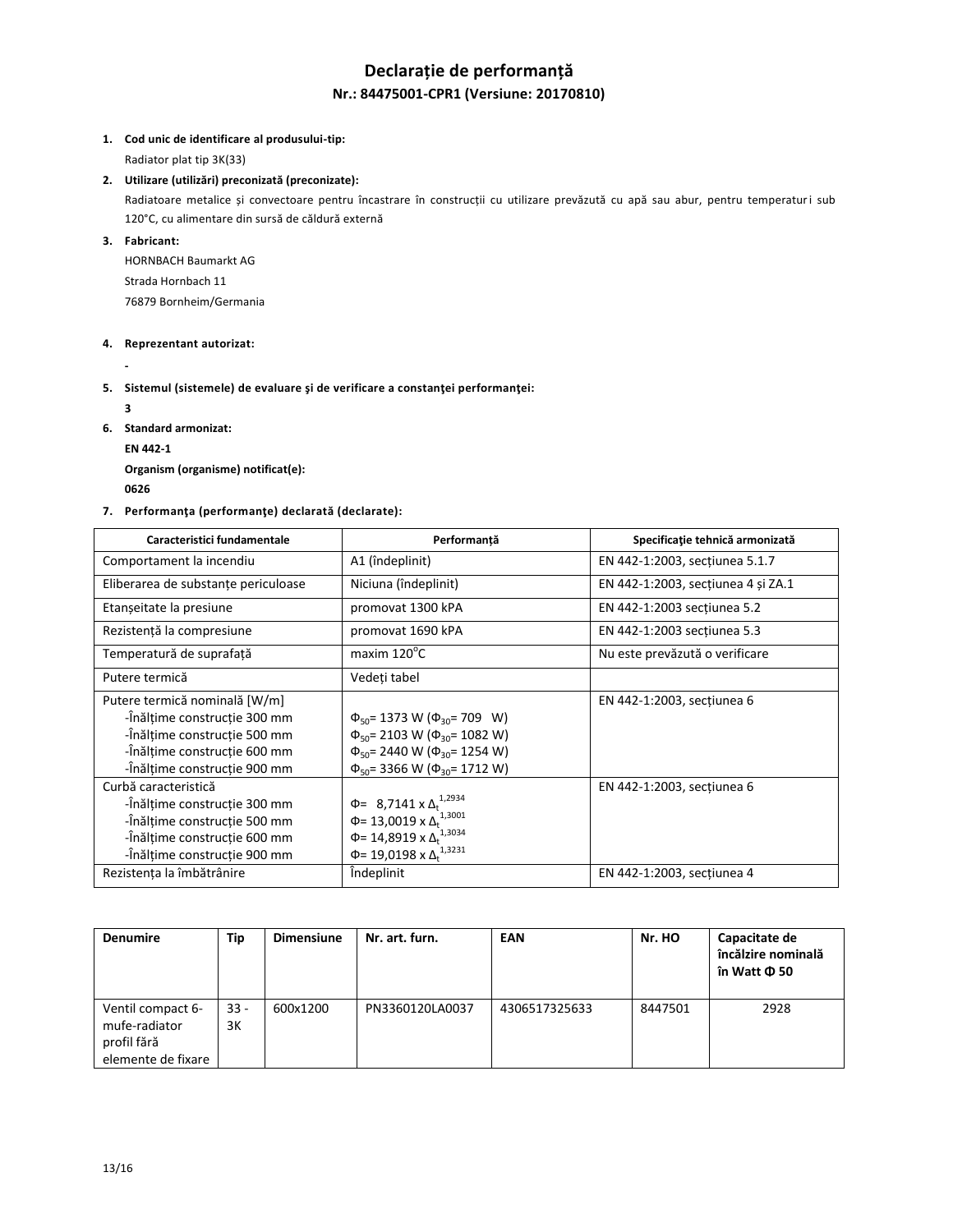| Ventil compact 6-    | $33 -$ | 600x1400 | PN3360140LA0037 | 4306517325640 | 8447502 | 3416 |
|----------------------|--------|----------|-----------------|---------------|---------|------|
| mufe-radiator profil | 3K     |          |                 |               |         |      |
| fără elemente de     |        |          |                 |               |         |      |
| fixare               |        |          |                 |               |         |      |

**Performanţa produsului identificat mai sus este în conformitate cu setul de performanţe declarate. Această declaraţie de performanţă este eliberată în conformitate cu Regulamentul (UE) nr. 305/2011, pe răspunderea exclusivă a fabricantului identificat mai sus.**

**Semnată pentru şi în numele producătorului de:**

**Andreas Back Şeful managementului calităţii & CSR**

**Bornheim, 10.08.2017**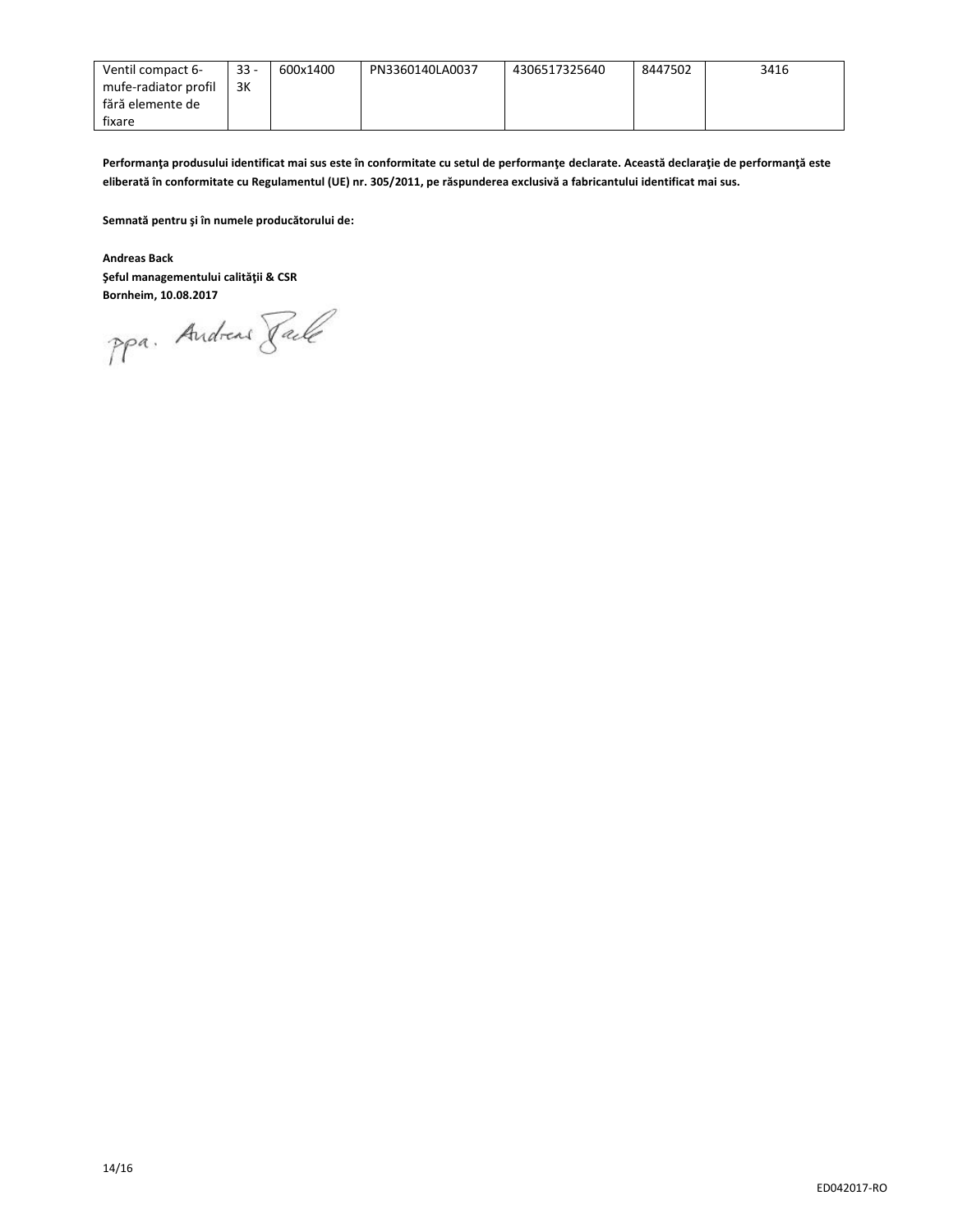# **Deklarácia o parametroch Č.: 84475001-CPR1 (verzia: 20170810)**

### **1. Unikátny identifikačný kód typu výrobku:**

Doskové vykurovacie teleso typ 3K(33)

# **2. Účel použitie:**

Kovové vykurovacie telesá a konvektory pre trvalé zabudovanie do stavieb pre prevádzku na vodu alebo páru, pri teplotách nižších ako 120°C, ktoré sú napájané z externých zdrojov tepla

**3. Výrobca:**

HORNBACH Baumarkt AG Hornbachstraße 11 76879 Bornheim/Germany

### **4. Splnomocnený zástupca:**

**-**

**5. Systém(y) posudzovania a overovania nemennosti parametrov stavebného výrobku:**

**3**

**6. Harmonizovaná norma:**

**EN 442-1**

**Notifikovaný(-é) subjekt(-y): <sup>0626</sup>** 

**7. Deklarované parametre:**

| Podstatné vlastnosti                                                                                                                             | Výkon                                                                                                                                                                                       | Harmonizované technické špecifikácie |
|--------------------------------------------------------------------------------------------------------------------------------------------------|---------------------------------------------------------------------------------------------------------------------------------------------------------------------------------------------|--------------------------------------|
| Chovanie pri požiari                                                                                                                             | A1 (splnené)                                                                                                                                                                                | EN 442-1:2003, oddiel 5.1.7          |
| Uvoľňovanie nebezpečných látok                                                                                                                   | Žiadne (splnené)                                                                                                                                                                            | EN 442-1:2003, oddiel 4 a ZA.1       |
| Tesnosť v tlaku                                                                                                                                  | skúška úspešná 1300 kPA                                                                                                                                                                     | EN 442-1:2003 oddiel 5.2             |
| Peynosť v tlaku                                                                                                                                  | skúška úspešná 1690 kPA                                                                                                                                                                     | EN 442-1:2003 oddiel 5.3             |
| Teplota povrchu                                                                                                                                  | Maximum 120°C                                                                                                                                                                               | Nie je naplánovaná žiadna skúška     |
| Tepelný výkon                                                                                                                                    | Viď tabuľka                                                                                                                                                                                 |                                      |
| Menovitý tepelný výkon [W/m]<br>-Konštrukčná výška 300 mm<br>-Konštrukčná výška 500 mm<br>-Konštrukčná výška 600 mm<br>-Konštrukčná výška 900 mm | $\Phi_{50}$ = 1373 W ( $\Phi_{30}$ = 709 W)<br>$\Phi_{50}$ = 2103 W ( $\Phi_{30}$ = 1082 W)<br>$\Phi_{50}$ = 2440 W ( $\Phi_{30}$ = 1254 W)<br>$\Phi_{50}$ = 3366 W ( $\Phi_{30}$ = 1712 W) | EN 442-1:2003, oddiel 6              |
| Charakteristické parametre<br>-Konštrukčná výška 300 mm<br>-Konštrukčná výška 500 mm<br>-Konštrukčná výška 600 mm<br>-Konštrukčná výška 900 mm   | $\Phi$ = 8,7141 x $\Delta_t^{1,2934}$<br>$\Phi$ = 13,0019 x $\Delta_t^{1,3001}$<br>Φ= 14,8919 x Δ <sub>t</sub> <sup>1,3034</sup><br>Φ= 19,0198 x Δ <sub>t</sub> <sup>1,3231</sup>           | EN 442-1:2003, oddiel 6              |
| Odolnosť proti starnutiu                                                                                                                         | Splnené                                                                                                                                                                                     | EN 442-1:2003, oddiel 4              |

| Označenie          | Typ    | <b>Veľkosť</b> | <b>LART</b>     | EAN           | $\overline{C}$ . HO | Menovitý tepelný<br>výkon vo wattoch Ф<br>50 |
|--------------------|--------|----------------|-----------------|---------------|---------------------|----------------------------------------------|
| Ventilové          | $33 -$ | 600x1200       | PN3360120LA0037 | 4306517325633 | 8447501             | 2928                                         |
| kompaktné          | 3K     |                |                 |               |                     |                                              |
| profilové          |        |                |                 |               |                     |                                              |
| vykurovacie teleso |        |                |                 |               |                     |                                              |
| so 6 prípojkami    |        |                |                 |               |                     |                                              |
| bez úchytov        |        |                |                 |               |                     |                                              |